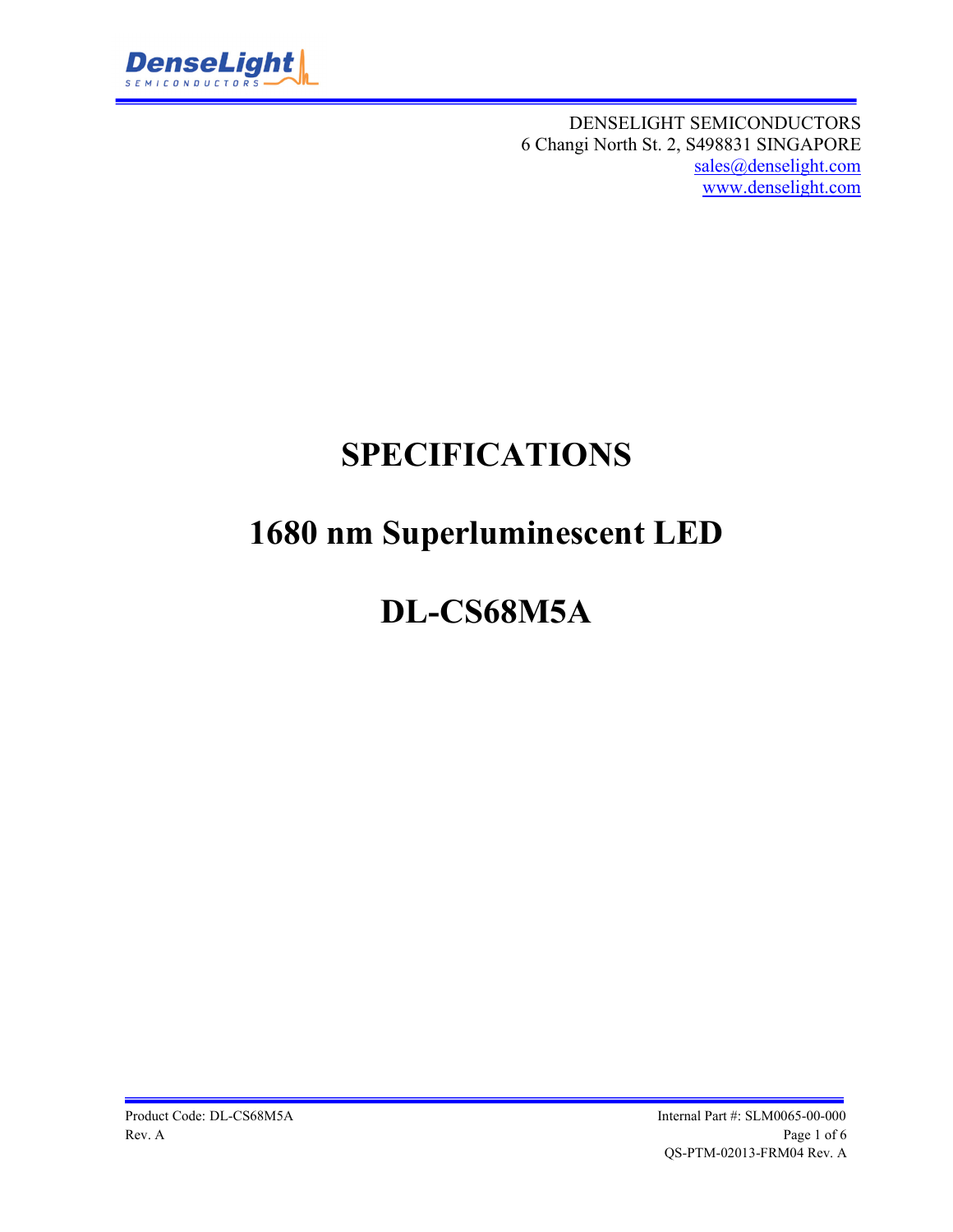### **A. PRODUCT DESCRIPTION**

The DenseLight DL-CS68M5A series is a broadband SLED that operates in a true inherent superluminescent mode. This superluminescent property generates broader band at higher drive currents in contrast to other conventional SLEDs which are ASE-based, where high drive tends to give narrower band. Its low coherence reduces Rayleigh backscattering noise. Coupled with high power and large spectral width, it offsets photoreceiver noise and improves spatial resolution (in OCT) and measurand sensitivity (in sensors). The SLED is available in 14-pin BTF package. It is compliance with the requirements of Telcordia GR-468-CORE.

Enabled by DensePICTM spread spectra bandgap engineering technology, future generations of DenseLight SLEDs promise higher chip powers (up to 50mW possible), and broader spectral bands (beyond 120nm). Higher levels of integration may feature integrated SLEDs with phase modulators, optical couplers and photodetectors into a complete optical sensor chipset.

For responsive prototyping enquiries please email:  $info@density$ 

### **B. FEATURES**

- Ex-fiber output power of >10mW
- 3dB bandwidth of >45nm
- Spectral modulation of <0.5dB
- 14-pin BTF package
- Single mode fiber

# **C. APPLICATIONS**

- Fiber Optic Gyroscope
- Optical Test Instrument
- Fiber Optic Sensors
- Fiber Optic Communications
- Optical Coherence Tomography
- Biomedical Imaging Device
- Clinical Healing Equipment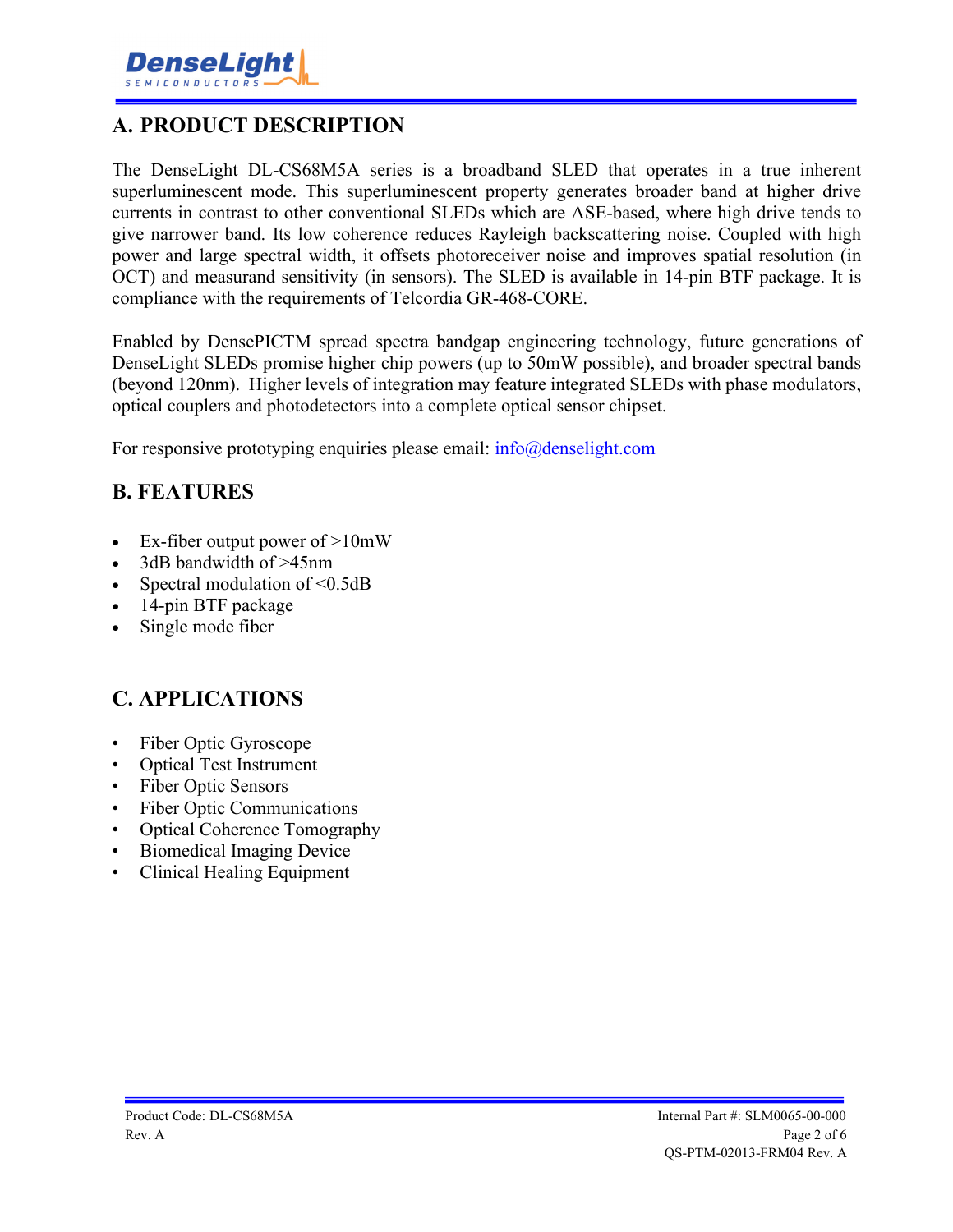

# **D. ABSOLUTE MAXIMUM RATINGS**

| Parameter                      | <b>Symbol</b>            | <b>Condition</b>         | Min      | Max            | Unit            |
|--------------------------------|--------------------------|--------------------------|----------|----------------|-----------------|
| Reverse voltage                | $V_{R}$                  | $\overline{\phantom{0}}$ |          | $\overline{2}$ | V               |
| Forward current                | $I_{\rm F}$              | $\overline{\phantom{0}}$ |          | 450            | mA              |
| Forward voltage                | $\rm V_F$                | $I_{op}$                 |          | 2.5            | V               |
| Case temperature               | $T_c$                    | $I_{op}$                 | $-40$    | 70             | $\rm ^{\circ}C$ |
| SLED temperature <sup>1</sup>  | <b>T</b> <sub>SLED</sub> | $I_{op}$                 | $\theta$ | 70             | $\rm ^{\circ}C$ |
| Thermoelectric cooler voltage  | V <sub>TEC</sub>         | -                        |          | 3.56           | $\mathbf{V}$    |
| Thermoelectric cooler current  | ITEC                     | $\overline{\phantom{0}}$ |          | 2.6            | A               |
| Storage temperature            | $T_{\text{stg}}$         | Unbiased                 | $-40$    | 85             | $\rm ^{\circ}C$ |
| Storage humidity               | -                        |                          | 5        | 85             | %RH             |
| Electro static discharge (ESD) | V <sub>ESD</sub>         | Human body<br>model      |          | 500            | V               |
| Lead soldering temperature     | $S_{temp}$               | $\overline{\phantom{0}}$ |          | 260            | $\rm ^{\circ}C$ |
| Lead soldering time            | $S_{time}$               |                          |          | 10             | sec             |

# **E. SPECIFICATIONS (TSLED = 25 C)**

| Parameter                     | <b>Symbol</b>    | Condition                | Min  | <b>Typ</b>               | Max  | Unit      |
|-------------------------------|------------------|--------------------------|------|--------------------------|------|-----------|
| Operating current             | $I_{op}$         | $\overline{\phantom{a}}$ |      | $\blacksquare$           | 400  | mA        |
| Forward voltage               | $\rm V_F$        | $I_{op}$                 | -    | $\overline{\phantom{a}}$ | 2    | V         |
| Power in SMF                  | $P_{o}$          | $I_{op}$                 | 10   | $\overline{\phantom{a}}$ |      | mW        |
| Central wavelength            | $\lambda c$      | $I_{op}$                 | 1670 | 1680                     | 1690 | nm        |
| Bandwidth                     | $B_{FWHM}$       | $I_{op}$                 | 45   |                          |      | nm        |
| Spectrum modulation           | R                | $I_{op}$                 |      | $\overline{\phantom{a}}$ | 0.5  | dB        |
| Thermistor resistance         | $R_{therm}$      | $T = 25 °C$              | 9.5  | 10                       | 10.5 | $k\Omega$ |
| Thermoelectric cooler voltage | V <sub>TEC</sub> | $I_{op}$                 |      |                          | 2.5  | V         |
| Thermoelectric cooler current | I <sub>TEC</sub> | $I_{op}$                 |      | $\overline{\phantom{a}}$ | 1.1  | A         |

 $1$  T<sub>SLED</sub> is monitored by internal thermistor with external pin out.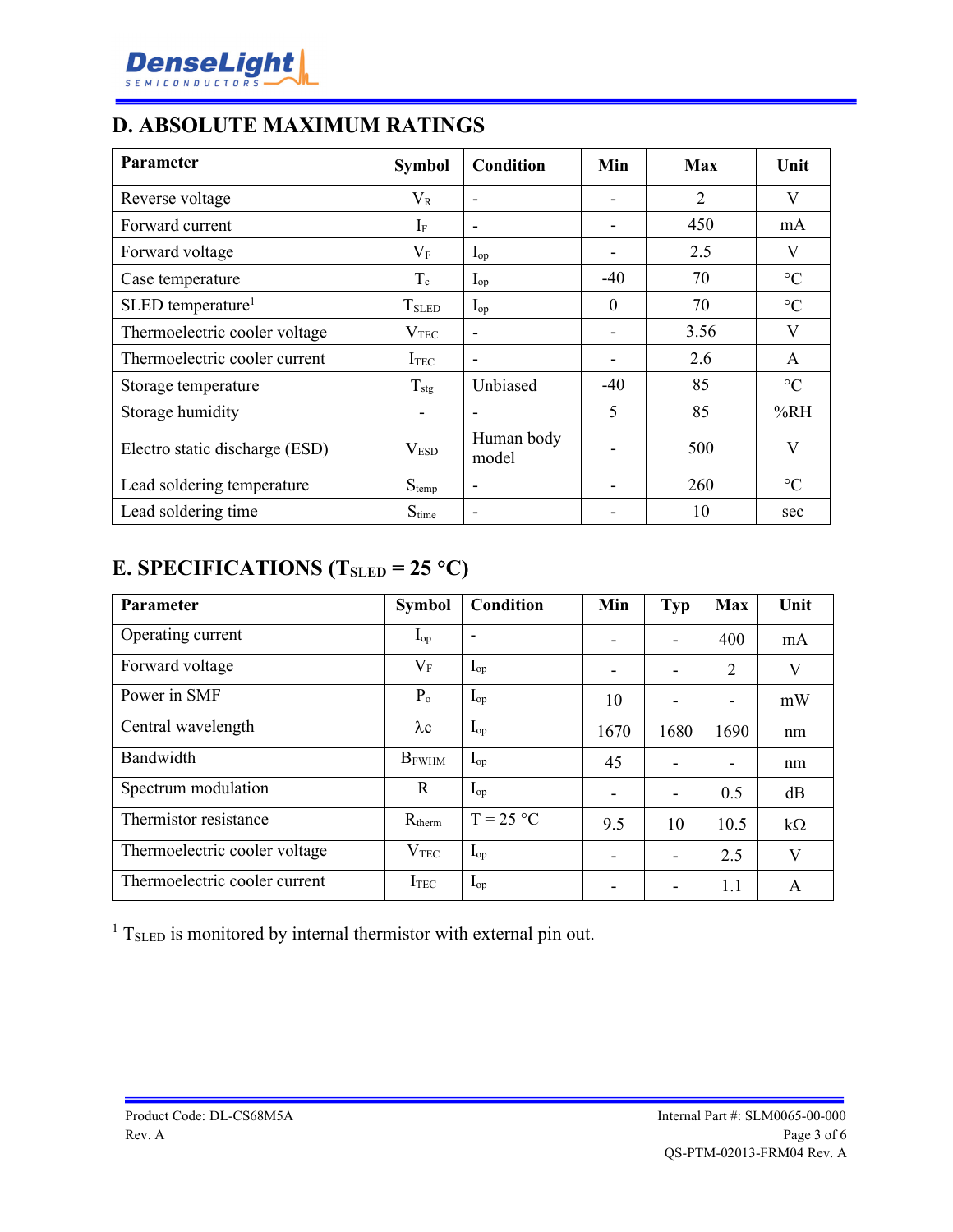

# **F. PACKAGE**

#### **BTF package**

| Part                 | <b>Description</b> |
|----------------------|--------------------|
| Package type         | <b>BTF</b>         |
| Fiber:               | <b>SMF-28</b>      |
| <b>MFD</b>           | $10 \mu m$         |
| Cladding diameter    | $125 \mu m$        |
| Coating diameter     | $245 \mu m$        |
| Jacket               | 900µm loose tube   |
| Fiber pigtail length | 1 <sub>m</sub>     |
| Fiber bending radius | $>40$ mm           |
| Connector            | FC/APC             |
| Dimensions           | See figure         |



|                | Pin Assignment     |
|----------------|--------------------|
| 1              | TEC+               |
| $\overline{2}$ | <b>THE RMISTOR</b> |
| 3              |                    |
| $\overline{4}$ |                    |
| 5              | <b>THE RMISTOR</b> |
| 6              |                    |
| 7              |                    |
| $\overline{8}$ |                    |
| 9              |                    |
| 10             | SLED ANODE +       |
| 11             | SLED CATHODE -     |
| 12             |                    |
| 13             | CASE               |
| 14             | $TEC -$            |

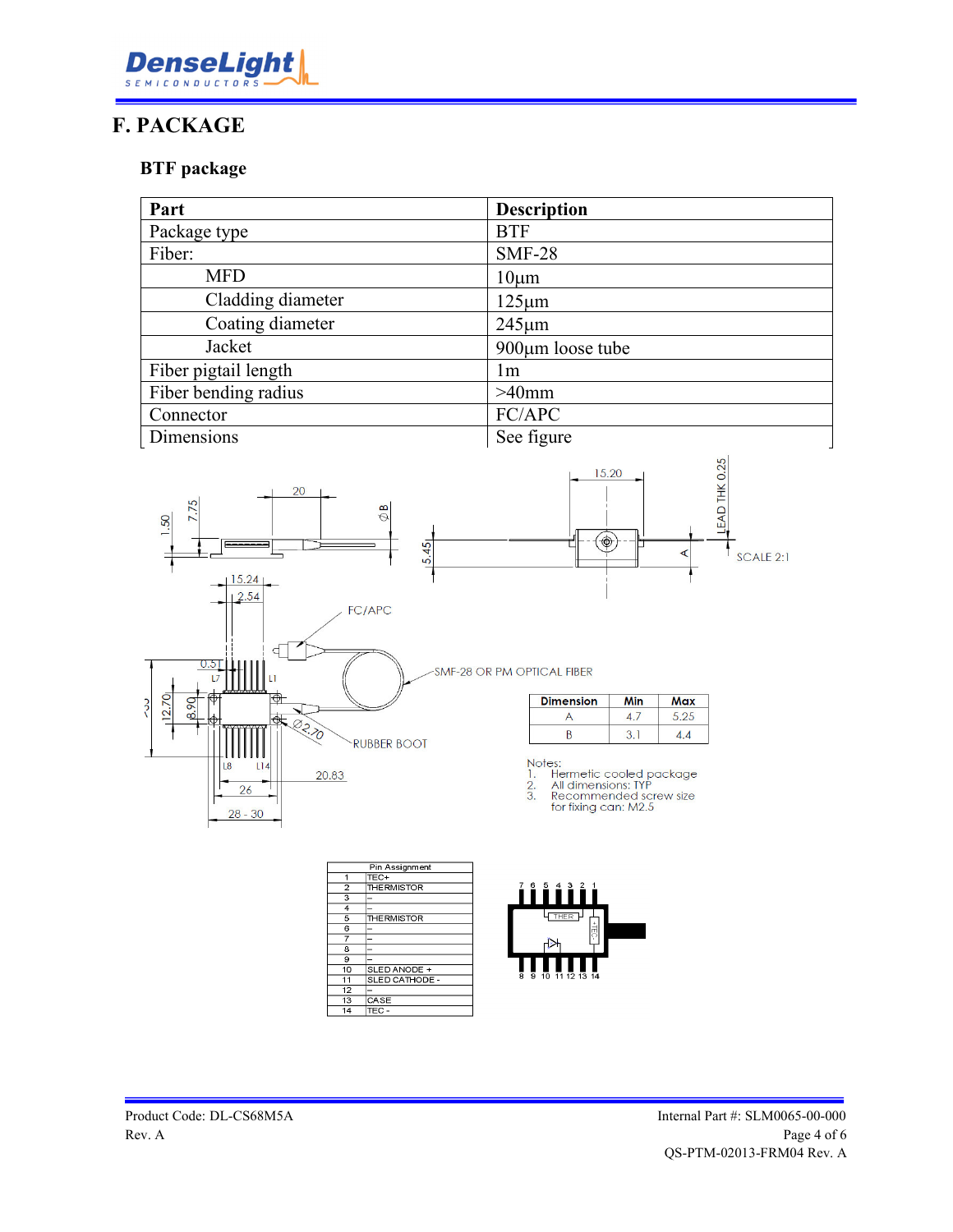

# **G. TYPICAL PERFORMANCE CHARACTERISTICS**

Operating condition:  $T_{SLED} = 25 °C$ 







-14.20 PowerDensity (dBm/0.1nm) **Pow er Density (dBm/0.1nm)** -14.30 -14.40 -14.50 -14.60 -14.70  $-14.80$   $+1686$ 1686 1687 1688 1689 1690 1691 1692 **Wavelength (nm)**

### **I-V Curve Spectrum Modulation**